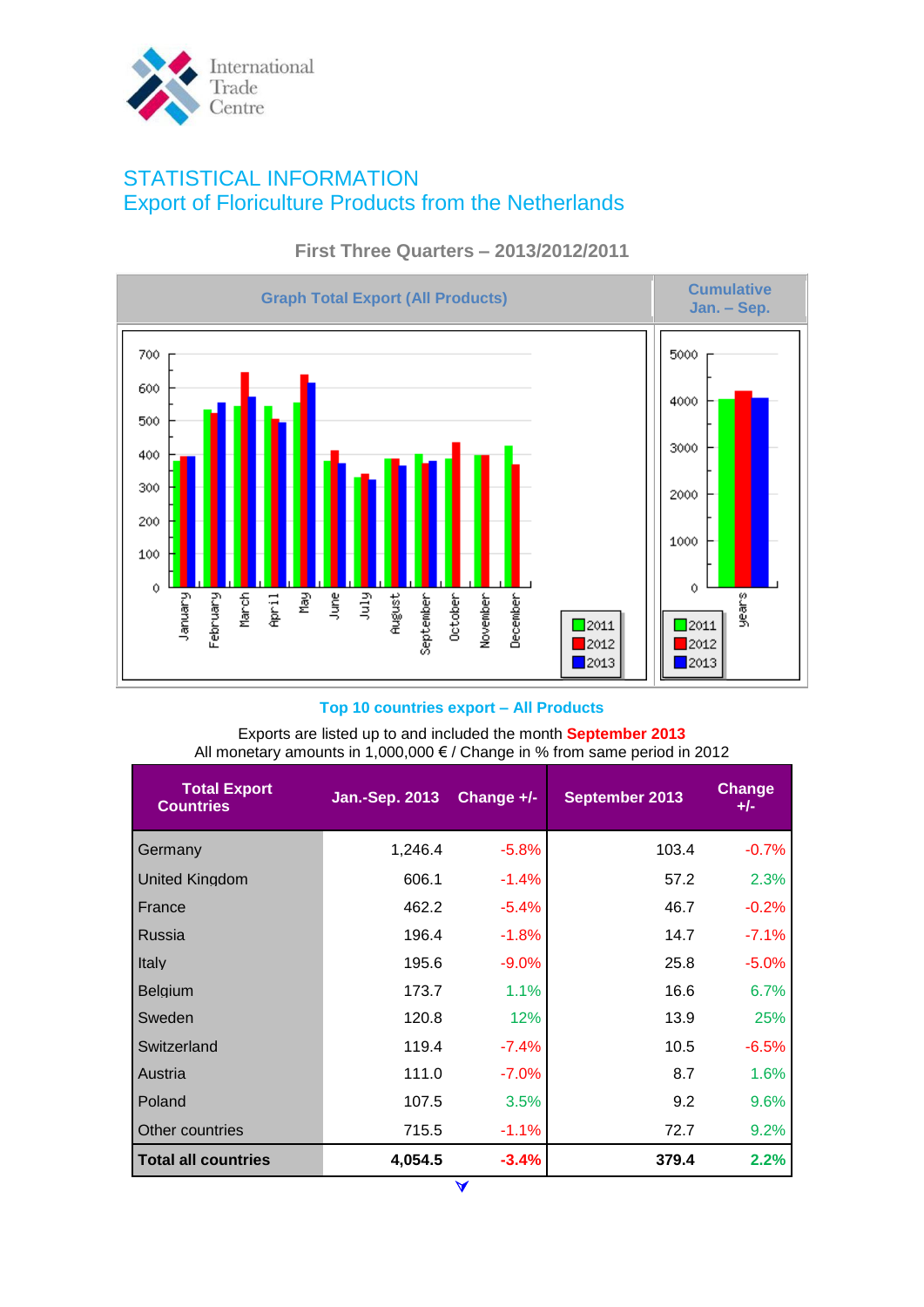

## **Top 10 countries export - Cut Flowers**

| <b>Flowers Export</b><br><b>Countries</b> | Jan.- Sep. 2013 | <b>Change</b><br>$+/-$ | September 2013 | <b>Change</b><br>$+/-$ |
|-------------------------------------------|-----------------|------------------------|----------------|------------------------|
| Germany                                   | 737.1           | $-3.8%$                | 60.8           | $-0.6%$                |
| <b>United Kingdom</b>                     | 467.7           | $-3.0%$                | 44.5           | $-0.7%$                |
| France                                    | 290.1           | $-5.3%$                | 28.1           | $-2.6%$                |
| <b>Russia</b>                             | 148.5           | $-0.3%$                | 11.2           | $-6.9%$                |
| Italy                                     | 88.1            | $-11%$                 | 10.6           | $-10%$                 |
| Belgium                                   | 73.2            | $-4.5%$                | 7.1            | 4.3%                   |
| Switzerland                               | 69.9            | $-3.5%$                | 5.9            | $-4.4%$                |
| Poland                                    | 62.7            | 3.1%                   | 4.8            | $-1.0%$                |
| Austria                                   | 53.3            | $-6.3%$                | 4.7            | 3.7%                   |
| Sweden                                    | 51.1            | 4.0%                   | 5.1            | 9.3%                   |
| Other countries                           | 421.8           | $-3.7%$                | 43.7           | 7.4%                   |
| <b>Total all countries</b>                | 2,463.5         | $-3.7%$                | 226.5          | 0.0%                   |

Exports are listed up to and included the month **September 2013** All monetary amounts in 1,000,000 € / Change in % from same period in 2012

## $\blacktriangleleft$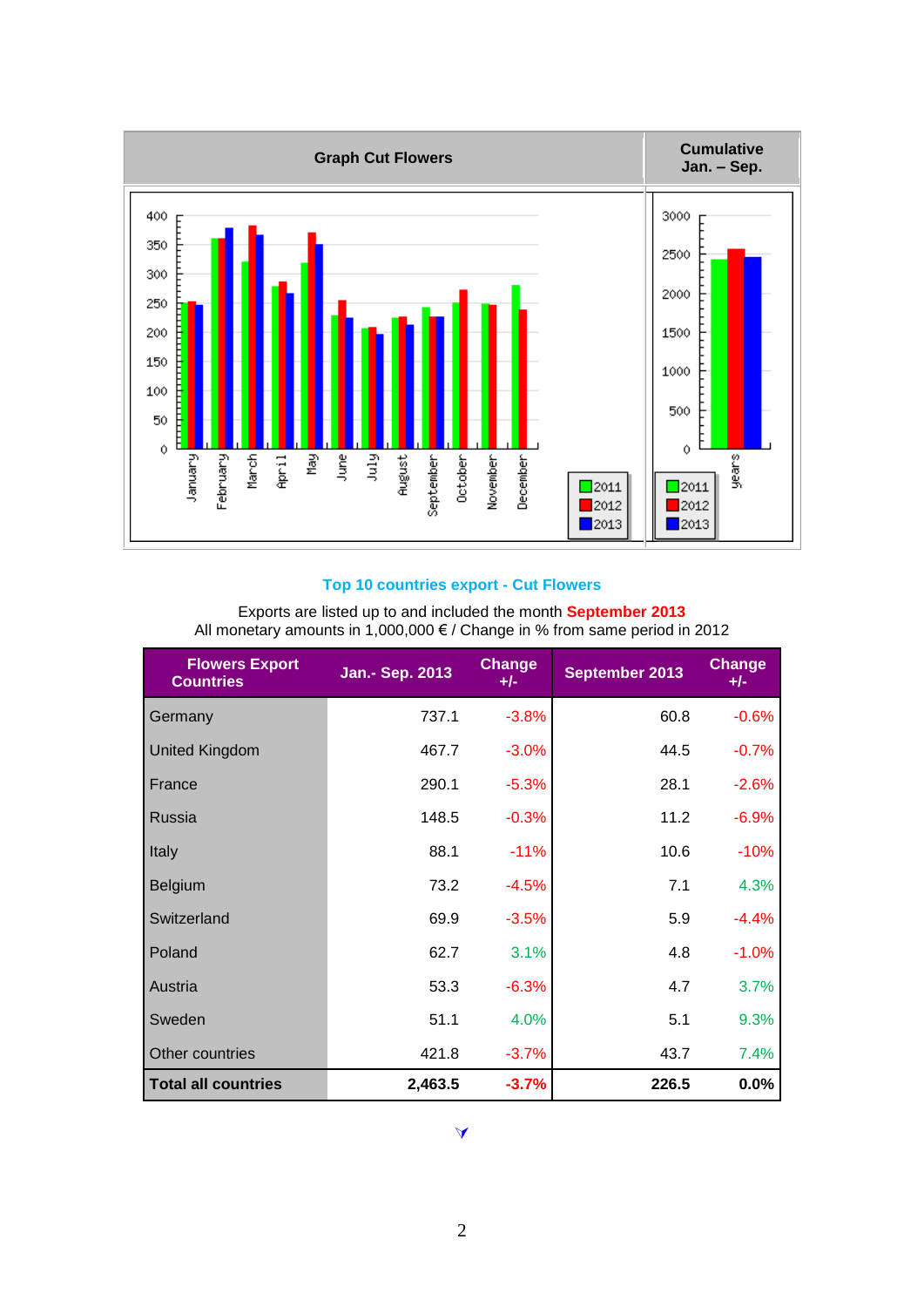

## **Top 10 countries export - Potted Plants**

| <b>Plants Export</b><br><b>Countries</b> | <b>Jan.-Jun. 2013</b> | <b>Change</b><br>$+/-$ | <b>June 2013</b> | Change +/- |
|------------------------------------------|-----------------------|------------------------|------------------|------------|
| Germany                                  | 509.3                 | $-8.6%$                | 42.7             | $-0.9%$    |
| France                                   | 172.1                 | $-5.6%$                | 18.6             | 3.6%       |
| <b>United Kingdom</b>                    | 138.4                 | 4.7%                   | 12.7             | 15%        |
| Italy                                    | 107.4                 | $-6.9%$                | 15.2             | $-1.0\%$   |
| <b>Belgium</b>                           | 100.4                 | 5.6%                   | 9.6              | 8.6%       |
| Sweden                                   | 69.7                  | 20%                    | 8.8              | 37%        |
| Austria                                  | 57.7                  | $-7.6%$                | 4.0              | $-0.8%$    |
| Switzerland                              | 49.5                  | $-12%$                 | 4.6              | $-9.1%$    |
| Russia                                   | 47.9                  | $-6.3%$                | 3.5              | $-7.5%$    |
| Poland                                   | 44.8                  | 4.0%                   | 4.4              | 24%        |
| Other countries                          | 293.7                 | 2.7%                   | 29.0             | 12%        |
| <b>Total all countries</b>               | 1,591.0               | $-3.0%$                | 152.9            | 5.5%       |

Exports are listed up to and included the month **September 2013** All monetary amounts in 1,000,000 € / Change in % from same period in 2012

Source: HBAG Bloemen en planten

3